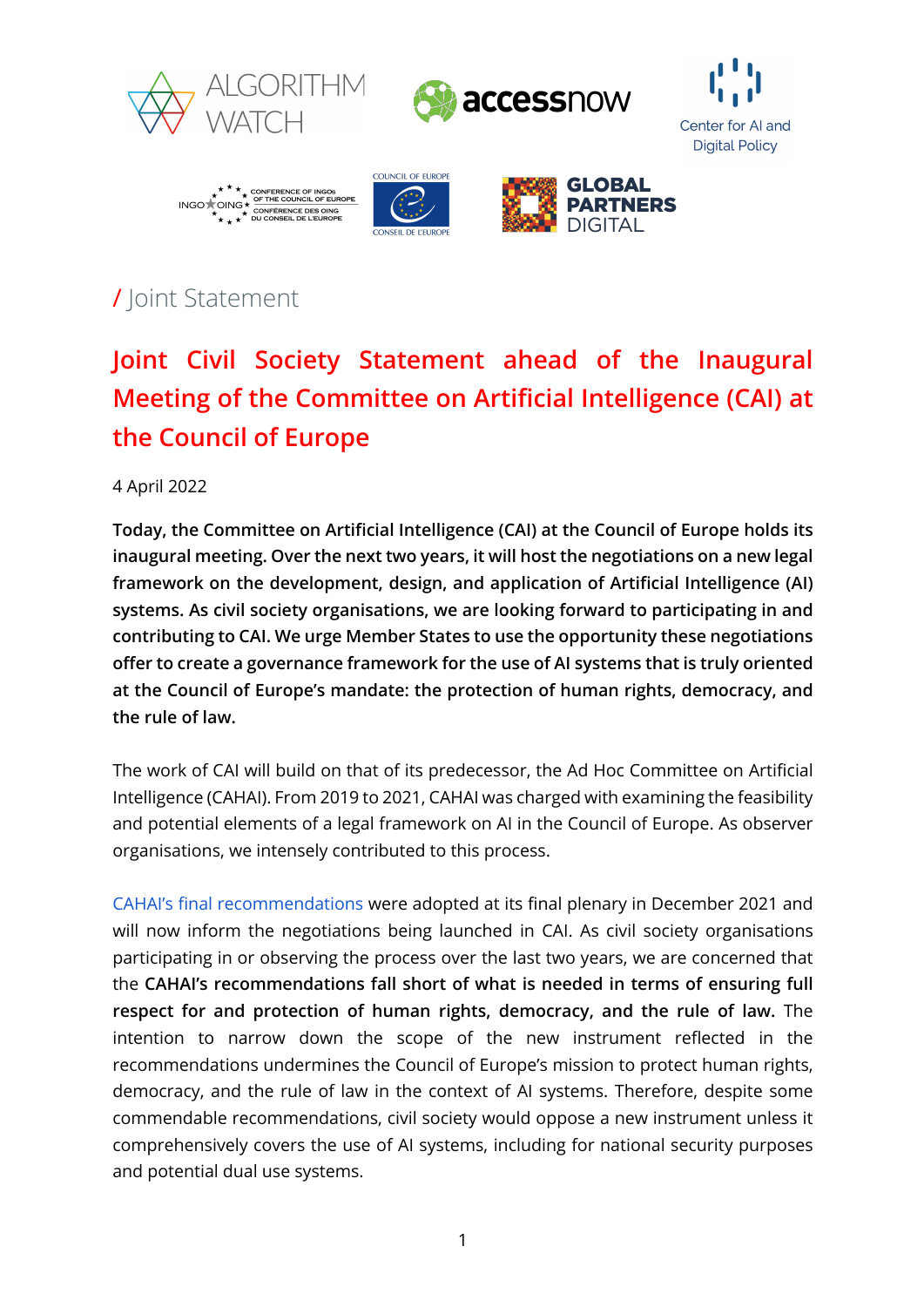#### **Against this background, we call upon the members of CAI:**

#### **(i) to unambiguously include within the scope of the future legal instrument AI systems used in the context of national security.**

Today, a wide array of AI systems is already used in the context of or under the guise of national security – tomorrow, this is likely to significantly increase. A prominent example are tools used for surveillance purposes, which typically come with serious risks to and chilling effects on people's general enjoyment of human rights – effects that typically manifest themselves in even more severe ways for individuals and groups at risk of discrimination, such as marginalised communities.

## **(ii) to unambiguously include within the scope of the future legal instrument civilian uses of AI systems that are potentially 'dual use', i.e., which could be used for both military and non-military purposes.**

The concept of 'dual use' in the context of AI systems is not only vague but also does not denote a limited and special category of AI systems: In principle, a wide range of AI systems could be used for both civilian or military purposes. To exclude all AI systems that are potentially 'dual use', i.e., which could in principle also be used for military purposes, would exempt countless systems from scrutiny. All civilian uses of AI systems, regardless of whether they can be regarded as 'dual use', must explicitly be covered by a legal instrument on AI that sets out to protect human rights, democracy, and the rule of law.

## **(iii) to ensure that any new legal framework complements and reinforces international human rights frameworks and does not undermine or seek to replace existing human rights standards applicable to AI.**

While AI is still an emerging technology which raises new risks to human rights and questions around how best to protect them, the existing international human rights framework continues to apply. CAHAI's recommendations noted the risk of "duplicating or even fragmenting existing general standards of international law, including human rights law". We hope that CAI remains conscious of this throughout its work and ensures that any new framework complements and reinforces existing international human rights standards, and in no way fragments or undermines them.

### **(iv) to continue in and reinforce the spirit of its predecessor CAHAI with respect to the inclusion and meaningful participation of civil society.**

Civil society organisations provide not only a source of experience and expertise on how standards of human rights, democracy, and the rule of law apply to AI systems, but give a voice to those potentially adversely impacted by the use of these systems. Thus, it is our hope that CAI and its working methods will mirror the Council of Europe's commitment